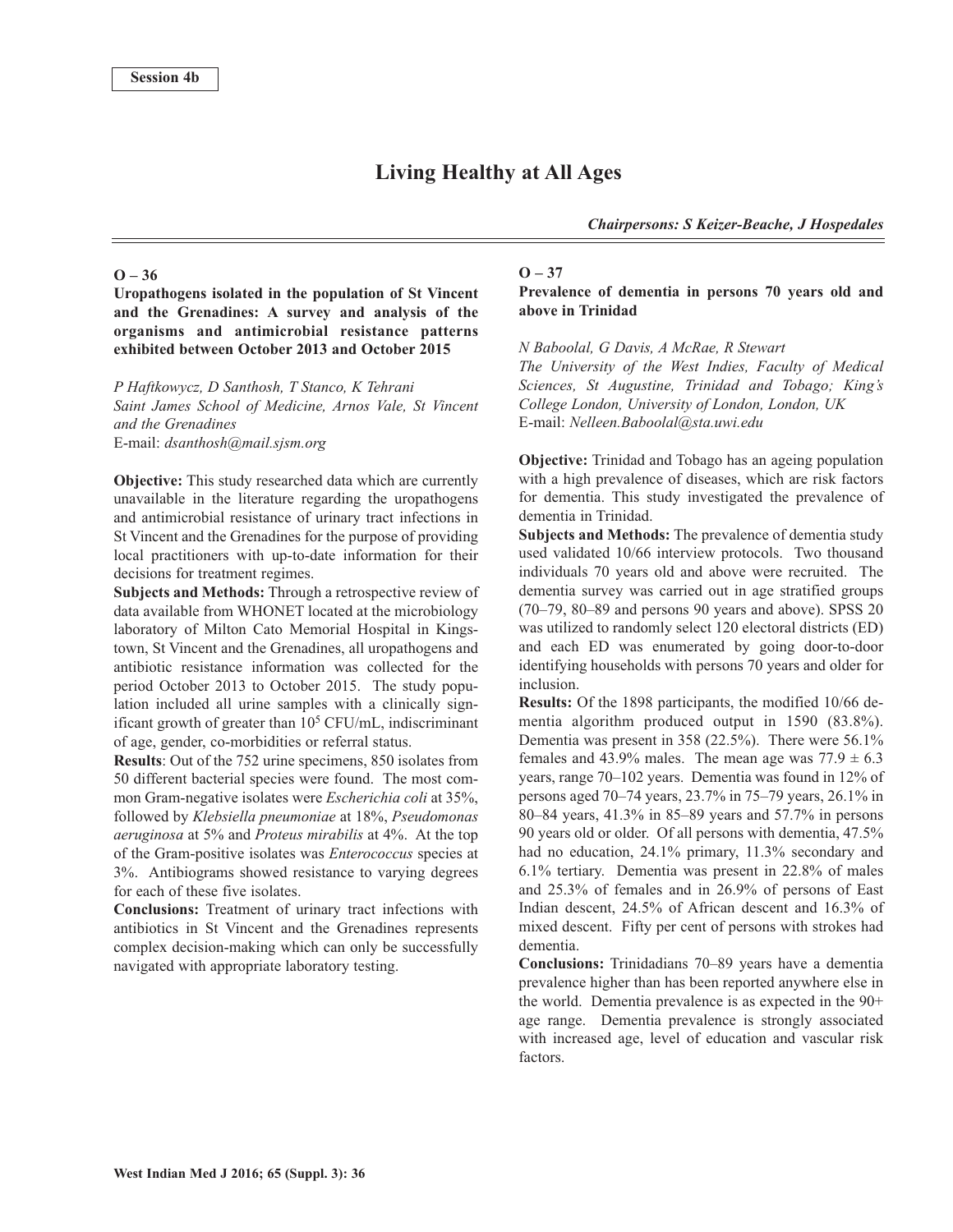## $O - 38$

## **Chronic disease and health profile of the elderly in Trinidad in 2014**

*G Davis, N Baboolal, A La Foucade, K Theodore, A McRae, R Stewart*

*Faculty of Medical Sciences, Faculty of Social Sciences, The University of the West Indies, St Augustine, Trinidad and Tobago; King's College London, London, UK* E-mail: *gershwin.davis@sta.uwi.edu*

**Objectives:** Trinidad and Tobago is a country undergoing a demographic transition, with increasing numbers in the older age groups. Data in this population are essential for robust administration of limited resources. Our objective was to estimate the prevalence of chronic disease, impairment levels and limitations to activities of daily living in an elderly cohort in Trinidad

**Subjects and Methods:** All individuals 70 years old and older in 120 enumeration districts were invited to participate. The sample was selected using stratified random sampling with proportional allocation to each stratum. In this case, the strata comprised the various municipalities. All 1828 individuals who participated were interviewed and administered a questionnaire.

**Results:** There were 56.1% females and 43.9% males in the study. The mean age was  $77.9 \pm 6.3$  years, range 70– 102 years. The most common self-reported chronic disease condition was hypertension (46%), followed by arthritis (32.8%) and diabetes (32.2%). Among the diabetic patients, 78.5% reported some form of eyesight impairment and in 5.8% of them, it was severe. The commonest instrumental activity of daily living that was affected was the ability to shop independently; this was followed by inability to commute independently. Of the elderly population, 22% had two of the three chronic conditions of hypertension, diabetes or heart disease.

**Conclusion:** This study provides insight into the current perceived state of health of the elderly population. The high levels of multiple chronic diseases and impairment in the increasingly ageing population has implications for cost and effective strategies for healthcare intervention and delivery.

#### $O - 39$

## **Acute pancreatitis at the University Hospital of the West Indies, Kingston, Jamaica – A seven-year retrospective review**

*GP Reid, EW Williams, DK Francis, MG Lee*

*Emergency Medicine Division, Department of Surgery, Radiology, Anaesthesia and Intensive Care; Epidemiology Research Unit, Tropical Medicine Research Institute, The University of the West Indies, Kingston, Jamaica; Department of Medicine, University Hospital of the West Indies, Kingston, Jamaica*

E-mail: *gpoc1@yahoo.com*

**Objective:** Acute pancreatitis is a significant cause of morbidity; however, there is a dearth of regional studies. This study seeks to describe the epidemiological profile, risk factors, clinical presentation and outcomes of patients with acute pancreatitis at the University Hospital of the West Indies (UHWI).

**Subjects and Methods:** All patients with a diagnosis of acute pancreatitis admitted at the UHWI between 2006 and 2012 were retrospectively reviewed. The 2012 revised Atlanta Classification was used to determine the case definition. Statistical analyses were performed using SPSS 16.0 for Windows.

**Results:** There were 70 females and 21 males with a median age of 44 years (range 2–86 years). The median age of males was higher than that of females ( $p = 0.041$ ). The incidence was 74 per 100 000 admissions per year. The most common aetiology was related to biliary disease (71.4%), followed by idiopathic (12%), post-endoscopic retrograde cholangiopancreatography (ERCP; 6.6%) and alcoholic induced (5.5%). The mean duration of hospitalization was  $9.51 \pm 8.28$  days. Disease severity was mild in 61.1%, moderately severe in 26.7% and severe in 12.2% of patients. Factors associated with more severe disease included overweight/obesity, idiopathic aetiology and post-ERCP status. The case fatality rate was 2%.

**Conclusions:** This is the first known detailed regional description of acute pancreatitis. There was a female preponderance in this study. Biliary disease was the most common aetiology and most cases were clinically mild. Clinical management protocols for use in hospitals in Jamaica and the Caribbean should target timely definitive interventions in order to decrease morbidity and its economic impact.